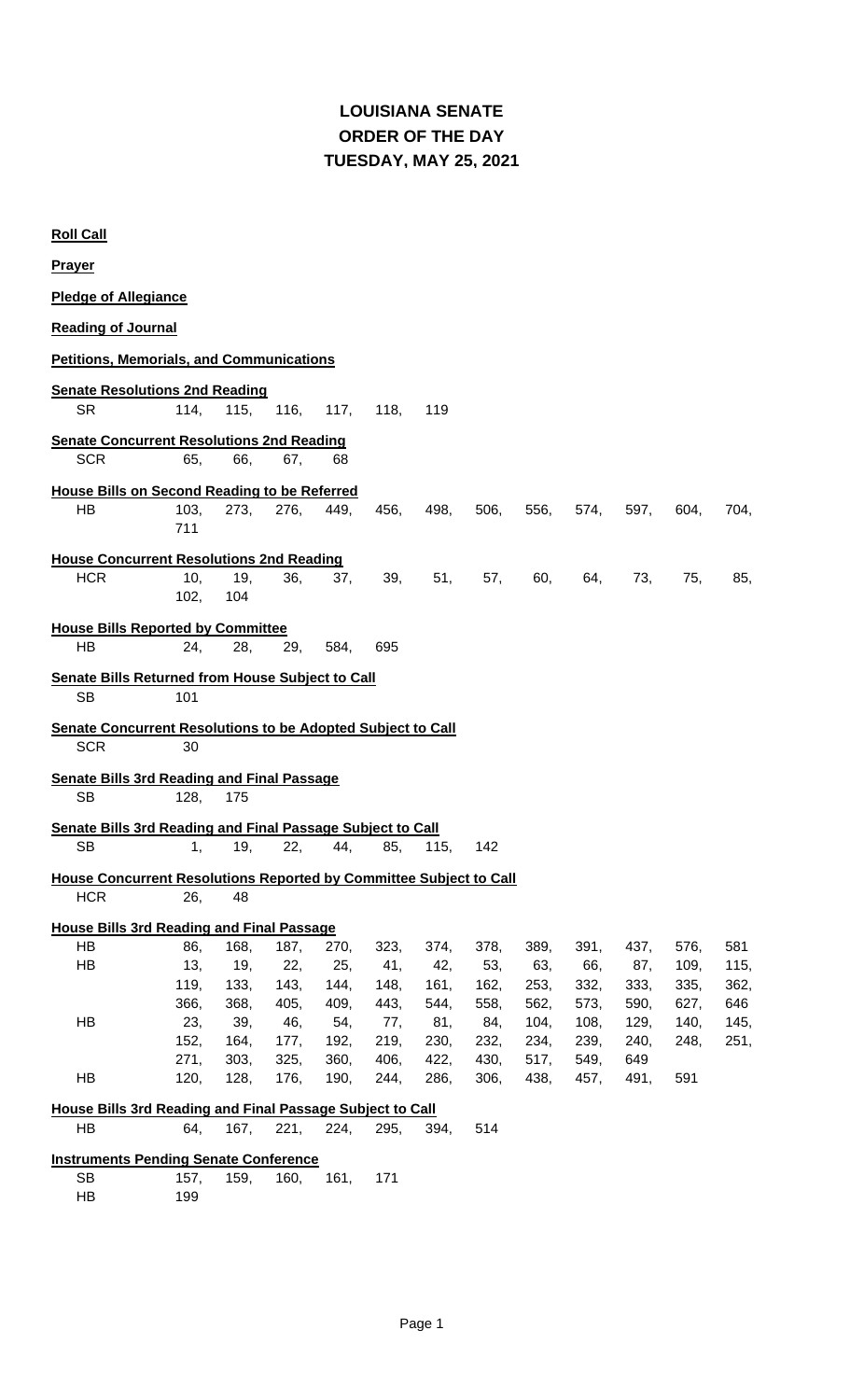#### **Senate Resolutions 2nd Reading**

| <b>SR</b>  | 114 | WOMACK                                                                        | <b>COMMENDATIONS</b><br>Commends and congratulates First Baptist Church of Crowville, Louisiana, on its 150th anniversary.                                                                                     |
|------------|-----|-------------------------------------------------------------------------------|----------------------------------------------------------------------------------------------------------------------------------------------------------------------------------------------------------------|
| <b>SR</b>  | 115 | PEACOCK                                                                       | <b>COMMENDATIONS</b><br>Commends World War II veteran Claude Gulley on the occasion of his one-hundredth birthday.                                                                                             |
| <b>SR</b>  | 116 | MILLS, FRED                                                                   | SPECIAL DAY/WEEK/MONTH<br>Recognizes May first annually as St. Joseph the Worker day in Louisiana; commemorates the "Year of<br>St. Joseph"; recognizes the dignity of all working men and women in Louisiana. |
| <b>SR</b>  | 117 | <b>PETERSON</b><br>anniversary.                                               | <b>COMMENDATIONS</b><br>Commends the Board of Commissioners of the Port of New Orleans on its one hundred twenty-fifth                                                                                         |
| <b>SR</b>  | 118 | <b>MILLIGAN</b>                                                               | <b>COMMENDATIONS</b><br>Commends and congratulates the National World War II Museum on its accomplishment and merit in<br>portraying the strength and sacrifice of our veterans and Americans of that era.     |
| <b>SR</b>  | 119 | <b>MIZELL</b><br>Expresses condolences on the death of Earl Michael Willis.   | <b>CONDOLENCES</b>                                                                                                                                                                                             |
|            |     | <b>Senate Concurrent Resolutions 2nd Reading</b>                              |                                                                                                                                                                                                                |
| <b>SCR</b> | 65  | <b>FESI</b><br>for students.                                                  | <b>BESE</b><br>Requests BESE and public school governing authorities to adopt policies making face coverings optional                                                                                          |
| <b>SCR</b> | 66  | <b>BARROW</b><br>cell disease.                                                | <b>HEALTH DEPARTMENT</b><br>Requests the Department of Health to provide for equitable access to transformative therapies for sickle                                                                           |
| <b>SCR</b> | 67  | <b>MIZELL</b>                                                                 | <b>COMMENDATIONS</b><br>Commends the volunteers and members of the 2021 Encourage-A-Legislator Project.                                                                                                        |
| <b>SCR</b> | 68  | <b>MIZELL</b><br>for Premarital and Pre-Divorce Counseling.                   | COUNSELING/GUIDANCE<br>Extends the reporting and termination deadlines of the Task Force on Benefits of Marriage and Incentives                                                                                |
|            |     | <b>House Bills on Second Reading to be Referred</b>                           |                                                                                                                                                                                                                |
| HB         | 103 | <b>MCCORMICK</b>                                                              | LIABILITY/CIVIL<br>Provides for liability relative to the administration of COVID-19 vaccinations                                                                                                              |
| HB         | 273 | <b>BEAULLIEU</b>                                                              | <b>BUDGETARY CONTROLS</b><br>(Constitutional Amendment) Provides for changes in the expenditure limit calculation                                                                                              |
| HB         | 276 | <b>BEAULLIEU</b><br>Provides for changes in the expenditure limit calculation | <b>BUDGETARY CONTROLS</b>                                                                                                                                                                                      |
| HB         | 449 | CARTER, WILFORD                                                               | CHILDREN/SUPPORT<br>Provides relative to the reduction of a child support obligation during the obligor's incarceration                                                                                        |
| HB         | 456 | <b>EDMONDS</b><br>condition of business incentive program verification        | <b>ECONOMIC DEVELOPMENT</b><br>Provides relative to protection of employee data submitted to Louisiana Economic Development as a                                                                               |
| HB         | 498 | <b>EDMONSTON</b><br>status                                                    | <b>DISCRIMINATION</b><br>Prohibits discrimination by government agencies and officials on the basis of vaccination or immunity                                                                                 |
| HB         | 506 | <b>BEAULLIEU</b><br>Increases the amount of the net operating loss deduction  | <b>TAX/INCOME TAX</b>                                                                                                                                                                                          |
| HB         | 556 | <b>DEVILLIER</b><br>public school                                             | SCHOOLS/CHOICE<br>Creates and provides for a program to provide state funding for the education of students not enrolled in                                                                                    |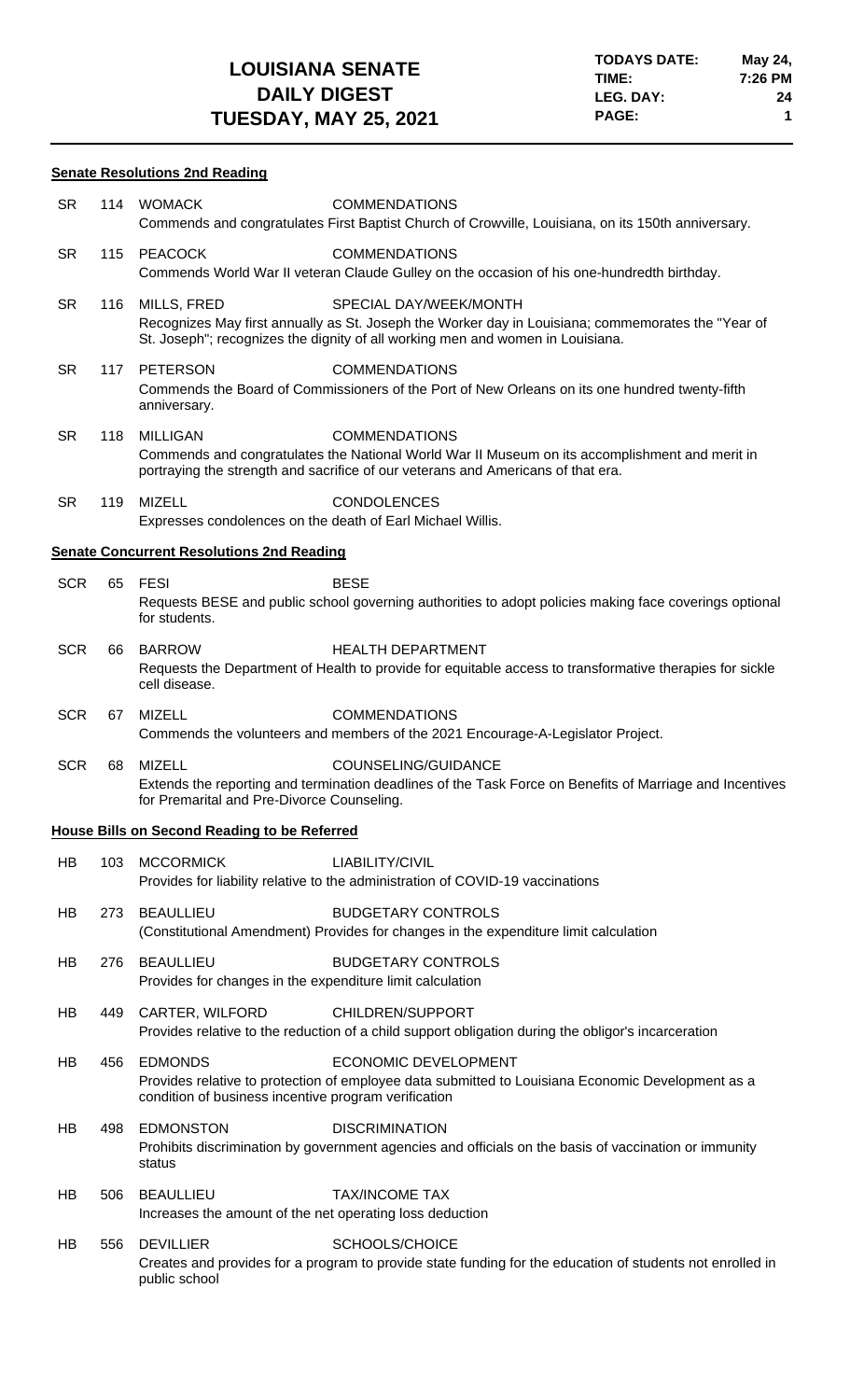| HB         | 574 | JOHNSON, TRAVIS<br>Parish                                                   | <b>COURTS/COURT COSTS</b><br>Provides relative to fees dedicated to the operational costs of the office of the coroner in Concordia                                                                                                    |
|------------|-----|-----------------------------------------------------------------------------|----------------------------------------------------------------------------------------------------------------------------------------------------------------------------------------------------------------------------------------|
| HB         | 597 | <b>MIGUEZ</b><br>against firearm and ammunition industries                  | <b>CONTRACTS</b><br>Provides relative to prohibition on certain governmental entity contracts with companies that discriminate                                                                                                         |
| HB         | 604 | <b>JAMES</b><br>Provides relative to expungement of records                 | <b>CRIMINAL/RECORDS</b>                                                                                                                                                                                                                |
| HB         | 704 | <b>HODGES</b><br>Provides relative to elections                             | <b>ELECTIONS</b>                                                                                                                                                                                                                       |
| HB         | 711 | <b>GAROFALO</b><br>Provides relative to the sharing of certain student data | <b>STUDENTS</b>                                                                                                                                                                                                                        |
|            |     | <b>House Concurrent Resolutions 2nd Reading</b>                             |                                                                                                                                                                                                                                        |
| <b>HCR</b> | 10  | JOHNSON, MIKE                                                               | <b>LEGISLATORS</b><br>Establishes and recognizes the Central Louisiana Delegation Caucus                                                                                                                                               |
| <b>HCR</b> | 19  | <b>BRASS</b>                                                                | COLLEGES/UNIVERSITIES<br>Creates a task force to study how to develop a more diverse group of candidates for head coach and<br>athletic director positions at public postsecondary education institutions                              |
| <b>HCR</b> | 36  | <b>BROWN, CHAD</b>                                                          | <b>BRIDGES/FERRIES</b><br>Urges and requests the Department of Transportation and Development to study the feasibility of having<br>two dedicated lanes to exit eastbound from the Horace Wilkinson Bridge                             |
| <b>HCR</b> | 37  | <b>HILFERTY</b>                                                             | ENVIRONMENT/ENFORCEMENT<br>Urges and requests the Department of Environmental Quality to implement measures to prevent the<br>release and discharge of preproduction plastic from facilities into the waters of the state of Louisiana |
| <b>HCR</b> | 39  | <b>MINCEY</b>                                                               | <b>TEACHERS</b>                                                                                                                                                                                                                        |
|            |     |                                                                             | Creates a task force to study issues related to teacher shortages in Louisiana                                                                                                                                                         |
| <b>HCR</b> | 51  | <b>WRIGHT</b>                                                               | <b>U.S. CONSTITUTION</b>                                                                                                                                                                                                               |
|            |     | members of congress                                                         | Calls for a convention to amend the United States Constitution to establish a limitation on terms for                                                                                                                                  |
| <b>HCR</b> | 57  | <b>IVEY</b>                                                                 | <b>LEGISLATIVE AUDITOR</b>                                                                                                                                                                                                             |
|            |     |                                                                             | Requests the division of administration to provide electronic access to a synchronized copy of the data<br>points in the LaGov Enterprise Resource Planning system to the legislative auditor                                          |
| <b>HCR</b> | 60  | <b>CREWS</b><br>regarding the status of his vote                            | <b>ELECTIONS</b><br>Requests the secretary of state to study the implementation of a notification system to alert a voter                                                                                                              |
| <b>HCR</b> | 64  | <b>WRIGHT</b><br>international trade potential                              | <b>ECONOMIC DEVELOPMENT</b><br>Continues the Joint Subcommittee on International Trade to study how to best capitalize on Louisiana's                                                                                                  |
| <b>HCR</b> | 73  | <b>COUSSAN</b>                                                              | <b>WILDLIFE/HABITAT</b><br>Urges and requests the collaboration of certain departments with the Louisiana Waterfowl Working Group<br>to improve waterfowl habitats on private, state, and federally owned lands                        |
| <b>HCR</b> | 75  | <b>BAGLEY</b>                                                               | <b>WEIGHTS/MEASURES</b><br>Urges and requests the Department of Transportation and Development to study the feasibility and<br>reasonableness of increasing the gross vehicle weight and axle weight limits for an annual permit       |
| <b>HCR</b> | 85  | LANDRY                                                                      | <b>CORRECTIONS/PRISONERS</b><br>Requests a study of policies relative to certain health issues of women prisoners                                                                                                                      |
| HCR 102    |     | <b>BAGLEY</b>                                                               | SPECIAL DAY/WEEK/MONTH<br>Recognizes June 27, 2021, as Post-traumatic Stress Injury Awareness Day in Louisiana                                                                                                                         |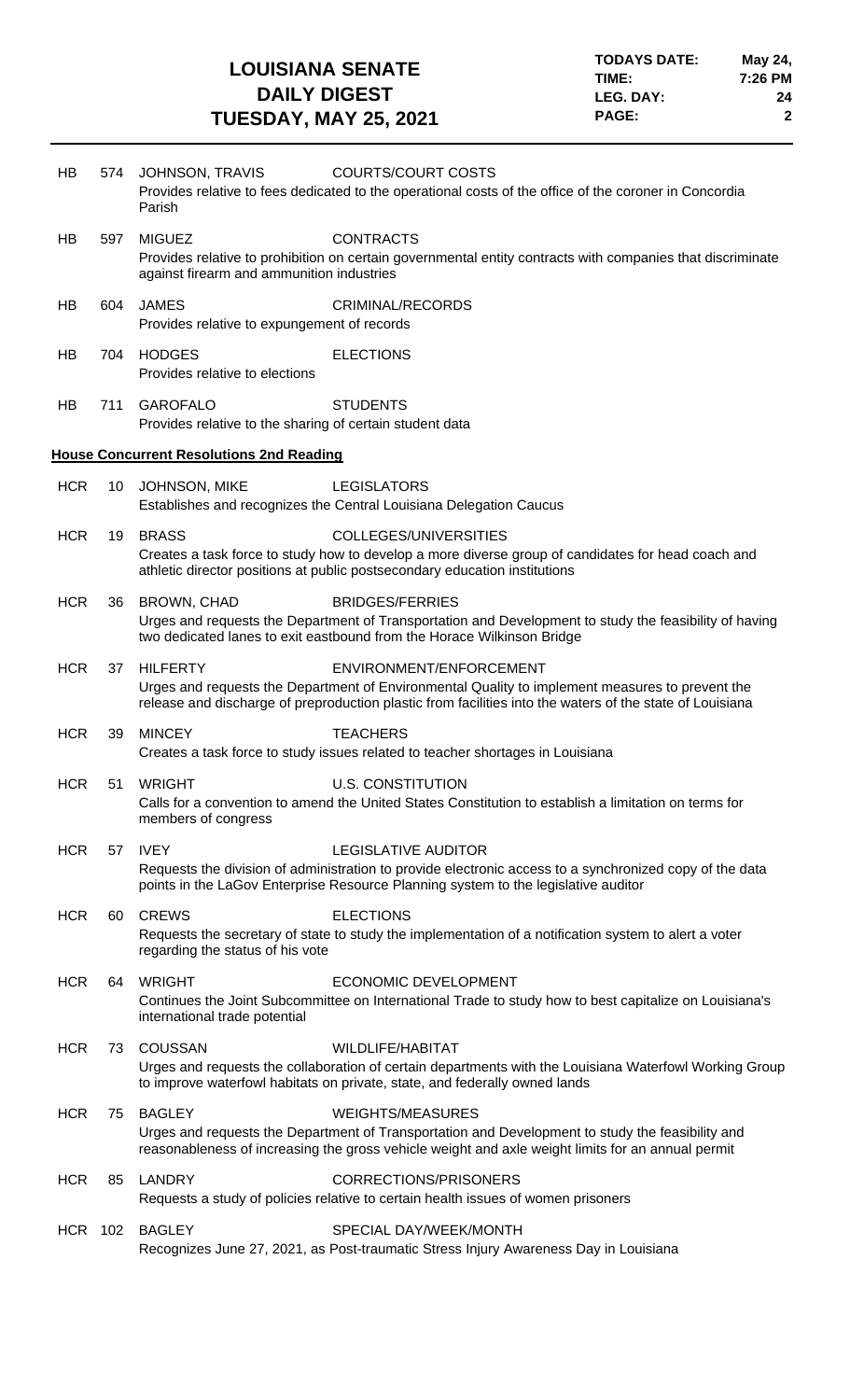| <b>HCR 104</b> |             | <b>JAMES</b><br>capitol                                                      | SPECIAL DAY/WEEK/MONTH<br>Designates May 25, 2021, as Louisiana Judicial Council of the National Bar Association Day at the state              |
|----------------|-------------|------------------------------------------------------------------------------|------------------------------------------------------------------------------------------------------------------------------------------------|
|                |             | <b>House Bills Reported by Committee</b>                                     |                                                                                                                                                |
| HB             |             | 24 ADAMS<br>credits at the time of retirement                                | RETIREMENT/STATE POLICE<br>Authorizes members of the Louisiana State Police Retirement System to purchase additional service                   |
| HB             |             | 28 ADAMS                                                                     | RETIREMENT/FIREFIGHTERS<br>Provides relative to beneficiaries within the Firefighters' Retirement System                                       |
| HB             | 29          | <b>JEFFERSON</b><br>accrued liability                                        | RETIREMENT/FIREFIGHTERS<br>Provides relative to Firefighters' Retirement System's Deferred Retirement Option Plan and unfunded                 |
| HB             | 584         | <b>ZERINGUE</b>                                                              | <b>APPROPRIATIONS</b><br>Appropriates funds for the expenses of the judiciary for Fiscal Year 2021-2022                                        |
| <b>HB</b>      | 695         | <b>SCHEXNAYDER</b>                                                           | LEGISLATIVE EXPENSES<br>Makes appropriations for the expenses of the legislature for Fiscal Year 2021-2022                                     |
|                |             | <b>Senate Bills Returned from House Subject to Call</b>                      |                                                                                                                                                |
| <b>SB</b>      | 101         | ABRAHAM<br>Provides relative to self-service storage facilities. (1/1/22)    | <b>COMMERCIAL REGULATIONS</b>                                                                                                                  |
|                |             | <b>Senate Concurrent Resolutions to be Adopted Subject to Call</b>           |                                                                                                                                                |
| <b>SCR</b>     | 30          | <b>ALLAIN</b><br>credit capacity.                                            | <b>JOINT RULES</b><br>Limits annual total cash general obligation capital outlay projects to general obligation bond cash line of              |
|                |             |                                                                              |                                                                                                                                                |
|                |             | <b>Senate Bills 3rd Reading and Final Passage</b>                            |                                                                                                                                                |
| <b>SB</b>      | 128         | <b>JACKSON</b>                                                               | <b>TEACHERS</b><br>Provides relative to teacher planning time and lunch periods. (7/1/22)                                                      |
| <b>SB</b>      | 175         | ALLAIN<br>Provides for a single rate of corporation franchise tax. (gov sig) | TAX/FRANCHISE/CORPORATE                                                                                                                        |
|                |             | Senate Bills 3rd Reading and Final Passage Subject to Call                   |                                                                                                                                                |
| <b>SB</b>      | $\mathbf 1$ | <b>PEACOCK</b>                                                               | <b>TAX/SALES</b><br>Phases in the dedication of the temporary state sales tax levy to the Transportation Trust Fund. (8/1/21)                  |
| <b>SB</b>      | 19          | <b>MORRIS, JAY</b>                                                           | <b>IMMOVABLE PROPERTY</b><br>Provides relative to partition of immovable property under certain circumstances. (8/1/21)                        |
| <b>SB</b>      | 22          | <b>PEACOCK</b><br>retirement. (6/30/21)                                      | <b>RETIREMENT BENEFITS</b><br>Provides relative to retirement eligibility for certain members of state retirement systems and for disability   |
| <b>SB</b>      | 44          | <b>PETERSON</b><br>(8/1/21)                                                  | <b>ENVIRONMENT QUALITY DEPT</b><br>Provides for reporting and notification of releases of certain materials that cause an emergency condition. |
| <b>SB</b>      | 85          | ABRAHAM                                                                      | <b>CRIMINAL JUSTICE</b><br>Provides relative to the rate at which certain prisoners earn "good time". (gov sig)                                |
| <b>SB</b>      | 115         | <b>PEACOCK</b>                                                               | <b>CRIME/PUNISHMENT</b><br>Prohibits possession of firearms, ammunition, or electric weapons or devices by certain felons. (8/1/21)            |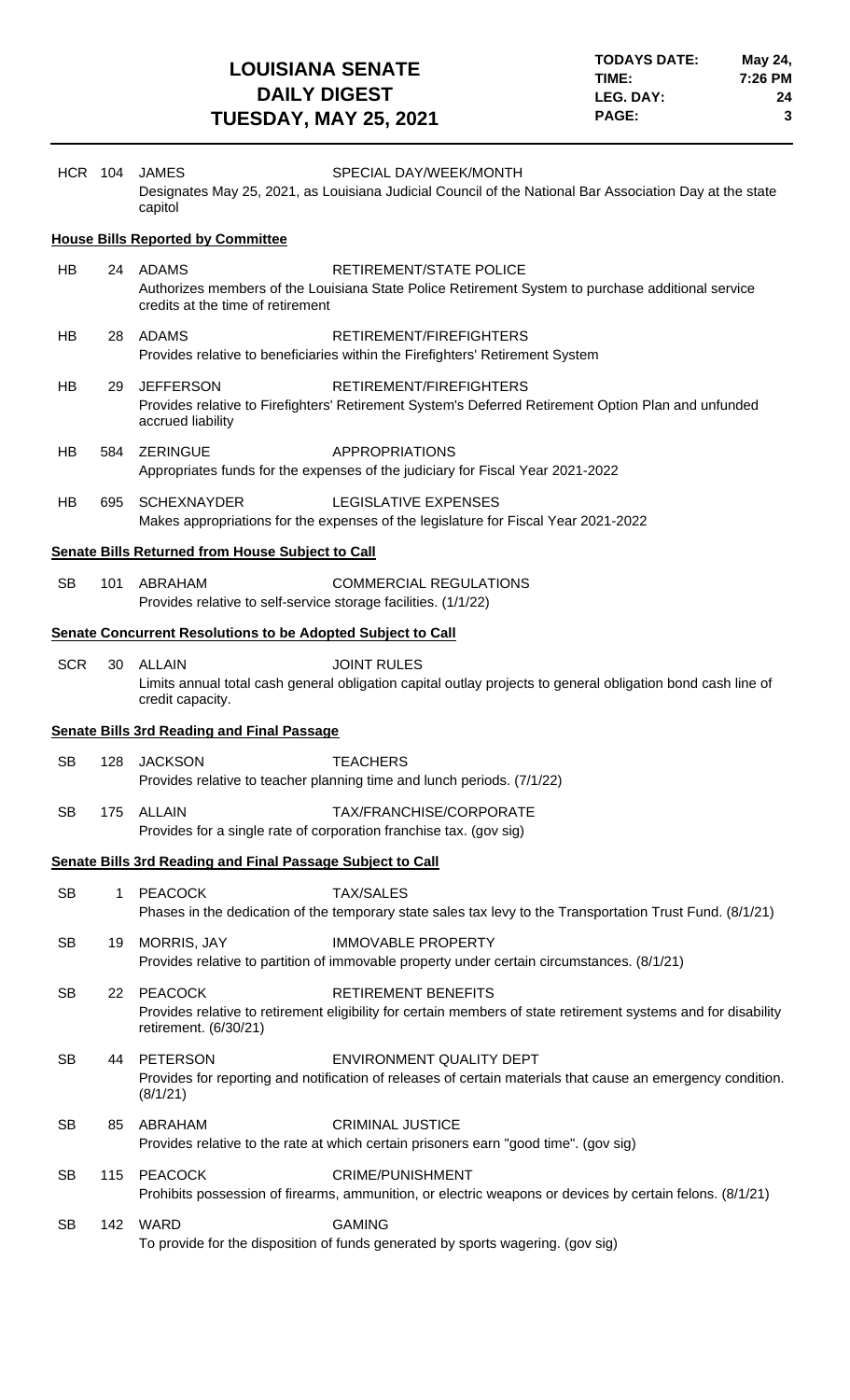|            |     | <b>House Concurrent Resolutions Reported by Committee Subject to Call</b>                                                                                                                                                   |
|------------|-----|-----------------------------------------------------------------------------------------------------------------------------------------------------------------------------------------------------------------------------|
| <b>HCR</b> | 26  | <b>COUSSAN</b><br><b>COASTAL RESOURCES</b><br>Urges and requests the Louisiana Department of Wildlife and Fisheries to conduct a study to determine<br>the final destination of oyster shells removed from Louisiana waters |
| <b>HCR</b> | 48  | <b>ZERINGUE</b><br><b>WATER/RESOURCES</b><br>Urges and requests continued support for the efforts in the Mississippi River Basin to achieve the goals<br>of the Gulf Hypoxia Action Plan                                    |
|            |     | <b>House Bills 3rd Reading and Final Passage</b>                                                                                                                                                                            |
| HB         | 86  | <b>BEAULLIEU</b><br><b>POLITICAL PARTIES</b><br>Provides relative to the composition of a parish executive committee of a recognized political party in<br>Lafayette Parish                                                 |
| HB         | 168 | ELECTIONS/CANDIDATES<br><b>JOHNSON, MIKE</b><br>Provides relative to a district attorney's responsibility in an action objecting to the candidacy of a person<br>who qualified as a candidate in a primary election         |
| HB         | 187 | <b>BAGLEY</b><br><b>HEALTH/HOME CARE</b><br>Amends laws relative to home health care                                                                                                                                        |
| HB         | 270 | MAGEE<br><b>HEALTH SERVICES</b><br>Provides for definitions and exemptions relative to telemedicine and telehealth                                                                                                          |
| HB         | 323 | <b>GADBERRY</b><br><b>ARCHITECTS</b><br>Provides relative to the selection of architectural and engineering services                                                                                                        |
| HB         | 374 | <b>DUPLESSIS</b><br>LESSOR/LESSEE<br>Provides relative to residential lessee screening                                                                                                                                      |
| HB         | 378 | <b>JENKINS</b><br><b>VOTERS/VOTING</b><br>Provides relative to registration and voting by a person with a felony conviction                                                                                                 |
| HB         | 389 | <b>HORTON</b><br>FIRE PROTECT/FIRE MARSHAL<br>Provides relative to the discharge or use of Class B fire fighting foam containing fluorinated organic<br>chemicals                                                           |
| HB         | 391 | <b>MAGEE</b><br><b>MEDICAL MARIJUANA</b><br>Authorizes the recommendation of medical marijuana in raw or crude form and limits the dispensing of<br>such product                                                            |
| HB         | 437 | <b>GADBERRY</b><br><b>BUILDING CODES</b><br>Provides relative to enforcement of the state uniform construction code                                                                                                         |
| HB         | 576 | <b>FRIEMAN</b><br><b>INSURANCE</b><br>Provides relative to reserves for insurers                                                                                                                                            |
| HB         | 581 | JOHNSON, MIKE<br><b>ELECTION CODE</b><br>Makes revisions to the Louisiana Election Code                                                                                                                                     |
| HB         | 13  | VILLIO<br><b>RETIREMENT/REGISTR VOTER</b><br>Provides relative to the board of trustees of the Registrars of Voters Employees' Retirement Systems                                                                           |
| HB         | 19  | <b>MACK</b><br>RETIREMENT/STATE EMPS<br>Provides relative to the selection of certain optional survivor benefits for members of the Louisiana State<br><b>Employees' Retirement System</b>                                  |
| HB         | 22  | <b>LACOMBE</b><br>RETIREMENT/TEACHERS<br>Provides relative to Louisiana School Boards Association employees' membership in retirement systems                                                                               |
| HB         | 25  | <b>VILLIO</b><br>RETIREMENT/DISTRICT ATTY<br>Provides relative to compensation considered in the calculation of contributions and benefits for the<br>District Attorneys' Retirement System                                 |
| HB         | 41  | <b>MACK</b><br>DISTRICTS/WATERWORKS<br>Provides relative to the membership of the governing board of the Livingston Parish Ward Two Water<br><b>District</b>                                                                |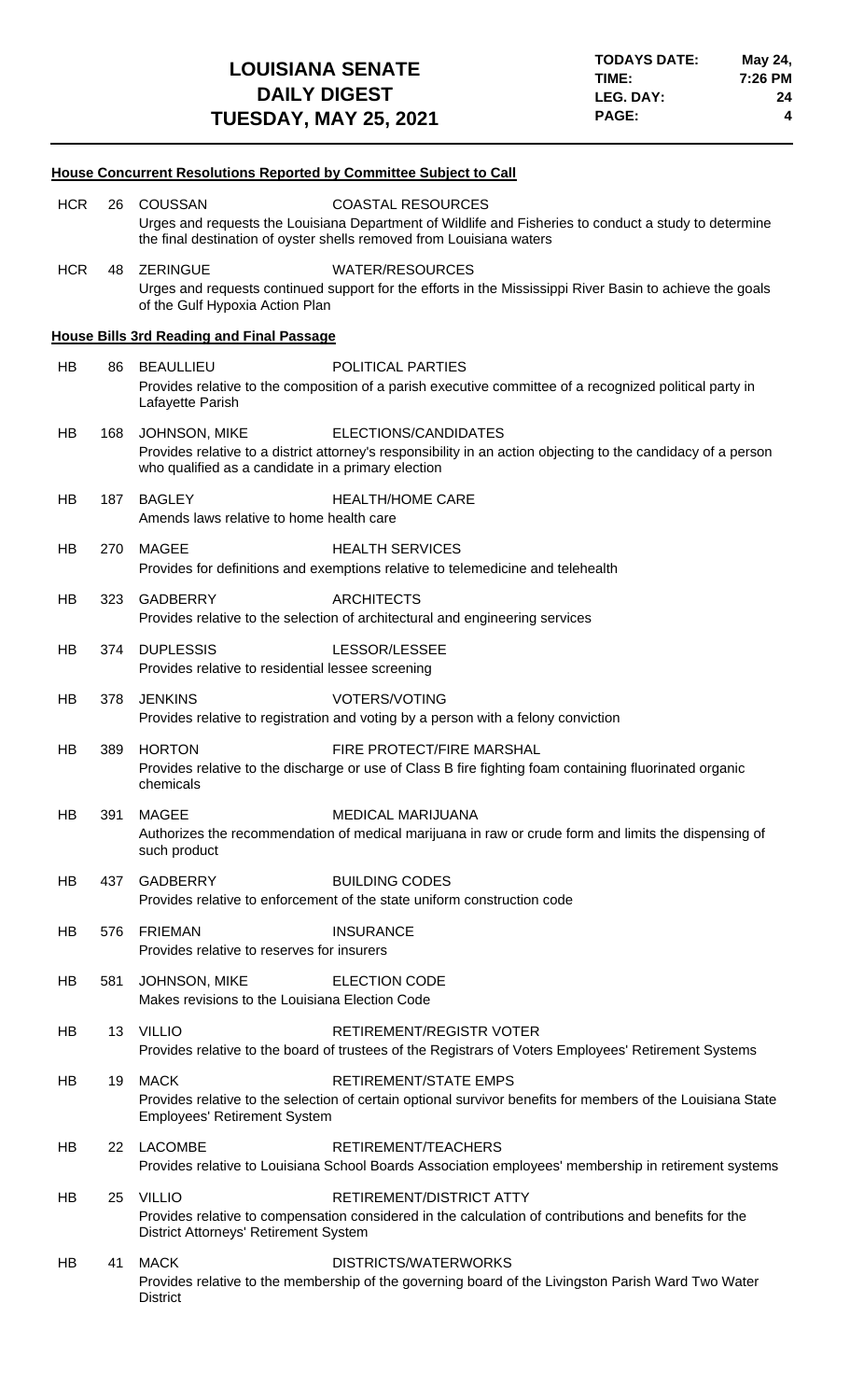| HB | 42  | <b>DAVIS</b><br><b>HIGHER EDUCATION</b><br>Provides relative to financial aid                                                                                                                                                                               |  |
|----|-----|-------------------------------------------------------------------------------------------------------------------------------------------------------------------------------------------------------------------------------------------------------------|--|
| HB | 53  | <b>MINCEY</b><br><b>TOURISM/COMMISSION</b><br>Provides relative to the board of directors of the Livingston Parish Convention and Visitors' Bureau                                                                                                          |  |
| HB | 63  | <b>BUTLER</b><br><b>DISTRICTS/FIRE PROTECT</b><br>Authorizes an increase in per diem for the governing board members of the Ward Five Fire Protection<br>District of Evangeline Parish                                                                      |  |
| HB | 66  | <b>KERNER</b><br>POLICE/MUNICIPAL<br>Provides relative to municipal police dogs                                                                                                                                                                             |  |
| HB | 87  | <b>ECHOLS</b><br>MUNICIPAL/ORDINANCES<br>Provides relative to administrative adjudication of certain ordinance violations in the city of Monroe                                                                                                             |  |
| HB | 109 | <b>MUSCARELLO</b><br><b>PARISHES</b><br>Provides for administrative adjudication procedures in Tangipahoa Parish                                                                                                                                            |  |
| HB | 115 | <b>DAVIS</b><br><b>DISTRICTS/CRIME PREVENT</b><br>Creates the Old Goodwood Crime Prevention and Neighborhood Improvement District in East Baton<br>Rouge Parish                                                                                             |  |
| HB | 119 | <b>HUGHES</b><br><b>HIGHER ED/BD REGENTS</b><br>Provides relative to the Advisory Council on Historically Black Colleges and Universities                                                                                                                   |  |
| HB | 133 | <b>ADAMS</b><br><b>CIVIL SERVICE/FIRE &amp; POL</b><br>Provides relative to the qualifications of one member of the municipal fire and police civil service board in<br>the city of Zachary                                                                 |  |
| HB | 143 | <b>WILLARD</b><br><b>TAX/AD VALOREM TAX</b><br>(Constitutional Amendment) Limits the amount of the increase in the assessed value of certain<br>immovable property in Orleans Parish following reassessment of property for purposes of ad valorem<br>taxes |  |
| HB | 144 | TOURISM/COMMISSION<br><b>STEFANSKI</b><br>Provides relative to the membership of the governing board of the Acadia Parish Convention and Visitors<br>Commission                                                                                             |  |
| HB | 148 | <b>ECHOLS</b><br>TAX/SALES-USE, STATE<br>Exempts certain educational institutions from state sales and use tax on the lease or rental of tangible<br>personal property                                                                                      |  |
| HB | 161 | <b>DESHOTEL</b><br><b>HOUSING/AUTHORITIES</b><br>Provides relative to the civil service status of employees of the Bunkie Housing Authority                                                                                                                 |  |
| HB | 162 | <b>DESHOTEL</b><br><b>HOUSING/AUTHORITIES</b><br>Provides relative to the civil service status of employees of the Simmesport Housing Authority                                                                                                             |  |
| HB | 253 | <b>SCHOOLS</b><br><b>MCKNIGHT</b><br>Provides relative to the governance and funding of the Special School District, which provides special<br>education services through its schools and programs                                                          |  |
| HB | 332 | <b>WILLARD</b><br><b>DISTRICTS/CRIME PREVENT</b><br>Creates the Vista Park Crime Prevention District in Orleans Parish                                                                                                                                      |  |
| HB | 333 | <b>ADAMS</b><br><b>CIVIL SERVICE/FIRE &amp; POL</b><br>Provides relative to the classified fire service in the city of Zachary                                                                                                                              |  |
| HB | 335 | <b>COUSSAN</b><br>PROPERTY/PUBLIC<br>Provides relative to the exchange of certain property between the University of Louisiana System and the<br>City of Lafayette                                                                                          |  |
| HB | 362 | <b>ORGERON</b><br><b>TAX RETURN</b><br>Creates an individual income tax checkoff for the La. State University Agricultural Center Grant Walker<br>Educational Center (4-H Camp Grant Walker)                                                                |  |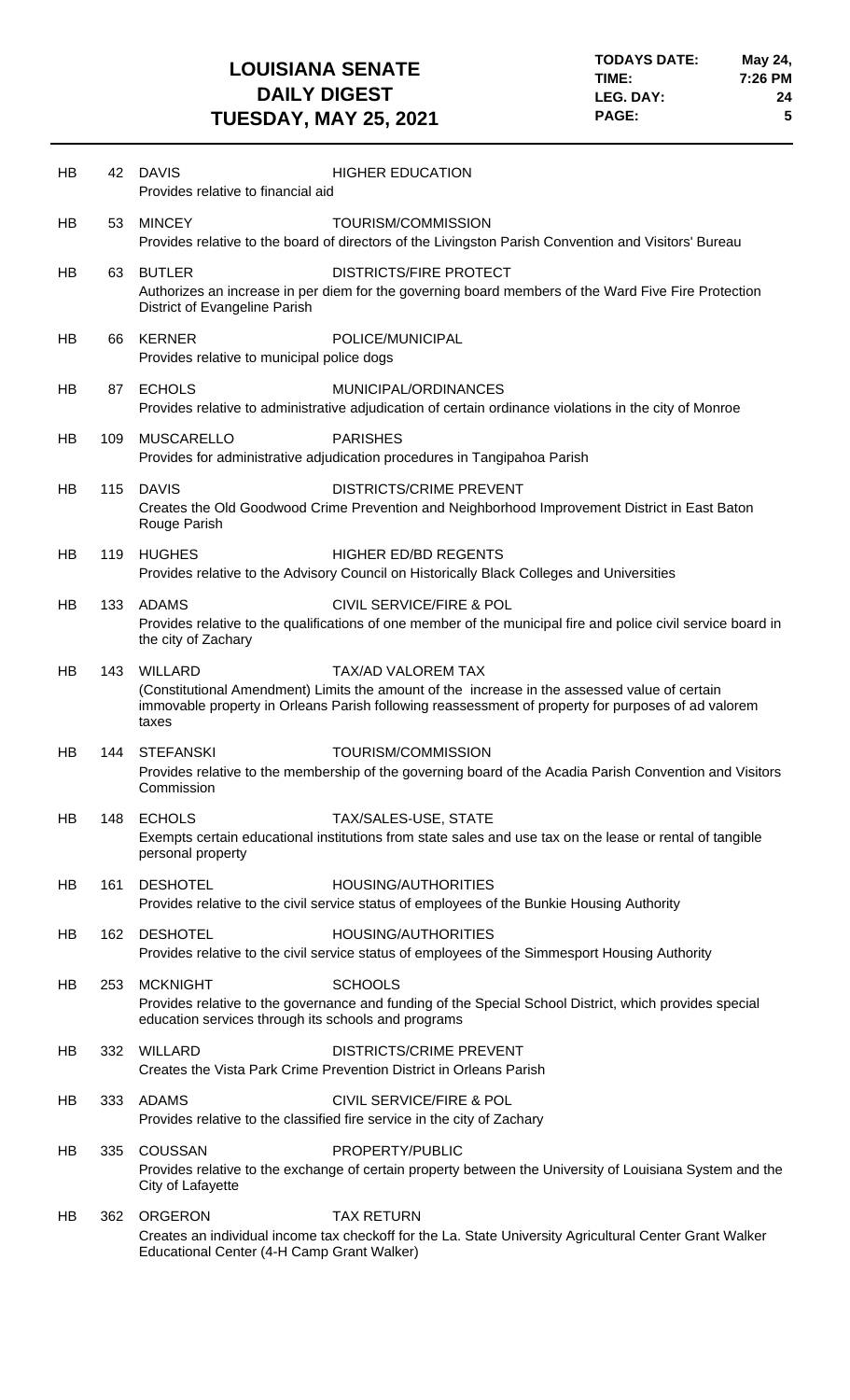| HB  | 366 | <b>MCFARLAND</b><br>property in Ouachita Parish                                        | PROPERTY/PUBLIC<br>Authorizes the exchange of state property in Caddo, Sabine, Richland, and Morehouse Parishes for              |
|-----|-----|----------------------------------------------------------------------------------------|----------------------------------------------------------------------------------------------------------------------------------|
| HB  | 368 | <b>MINCEY</b><br>products                                                              | <b>CURRICULA</b><br>Provides relative to required instruction in elementary and secondary schools on the health risks of vapor   |
| HB  | 405 | <b>JORDAN</b><br><b>Brusly</b>                                                         | PLANNING/ZONING<br>Provides relative to compensation for members of the planning and zoning commission for the town of           |
| HB  | 409 | <b>FREEMAN</b><br>Provides relative to campus safety and accountability                | <b>HIGHER EDUCATION</b>                                                                                                          |
| HB  | 443 | <b>BEAULLIEU</b>                                                                       | TAX/INCOME-CREDIT<br>Provides for individual income tax credits for donations made to school tuition organizations               |
| HB. | 544 | <b>HODGES</b><br><b>Rivers Act</b>                                                     | <b>WATERWAYS</b><br>Extends the period for which the Comite River is exempt from certain provisions of the Louisiana Scenic      |
| HB  | 558 | LARVADAIN                                                                              | PUBLIC LANDS/SCHOOLS<br>Authorizes the transfer of certain state property in East Baton Rouge Parish                             |
| HB  | 562 | <b>BOURRIAQUE</b><br><b>Commission for Remote Sellers</b>                              | <b>TAX APPEALS/BOARD</b><br>Provides relative to the Louisiana Uniform Local Sales Tax Board and the Louisiana Sales and Use Tax |
| HB  | 573 | <b>STEFANSKI</b>                                                                       | <b>TAX COMMISSION, STATE</b><br>Provides for the administration, review, and adjudication of ad valorem tax assessments          |
| HB  | 590 | <b>DAVIS</b><br>expenditures and nonpayment                                            | <b>CONSERVATION</b><br>Authorizes the board of the Capital Area Groundwater Conservation District to assess fees for capital     |
| HB  | 627 | <b>HUVAL</b><br>Authorizes the transfer of certain state property in St. Martin Parish | PROPERTY/PUBLIC                                                                                                                  |
| HB  | 646 | <b>JAMES</b><br>East Baton Rouge (BREC)                                                | <b>PROPERTY</b><br>Provides relative to the dedication of state lands to the Recreation and Park Commission for the Parish of    |
| HB  | 23  | OWEN, CHARLES<br><b>CRIME</b><br>Repeals crimes relative to defamation                 |                                                                                                                                  |
| HB  | 39  | <b>MAGEE</b><br>Provides relative to the recusal of judges                             | CIVIL/PROCEDURE                                                                                                                  |
| HB  | 46  | <b>JAMES</b><br>Provides relative to certain pretrial procedures                       | <b>CRIMINAL/JUSTICE</b>                                                                                                          |
| HB  | 54  | <b>EDMONDS</b><br><b>CRIME</b><br>Creates the crime of adoption deception              |                                                                                                                                  |
| HB  | 77  | <b>MARINO</b>                                                                          | <b>PROBATION</b><br>Provides relative to the suspension or deferral of sentence and probation in felony cases                    |
| HB  | 81  | <b>PRESSLY</b><br>Provides relative to prescription                                    | <b>PRESCRIPTION</b>                                                                                                              |
| HB  | 84  | <b>MARCELLE</b><br>Provides relative to qualification of jurors                        | <b>JURY DUTY</b>                                                                                                                 |
| HB  | 104 | <b>WHEAT</b><br>over the disposal of livestock animal carcasses                        | <b>AGRICULTURE</b><br>Provides relative to the composition of the Louisiana Board of Animal Health and its regulatory authority  |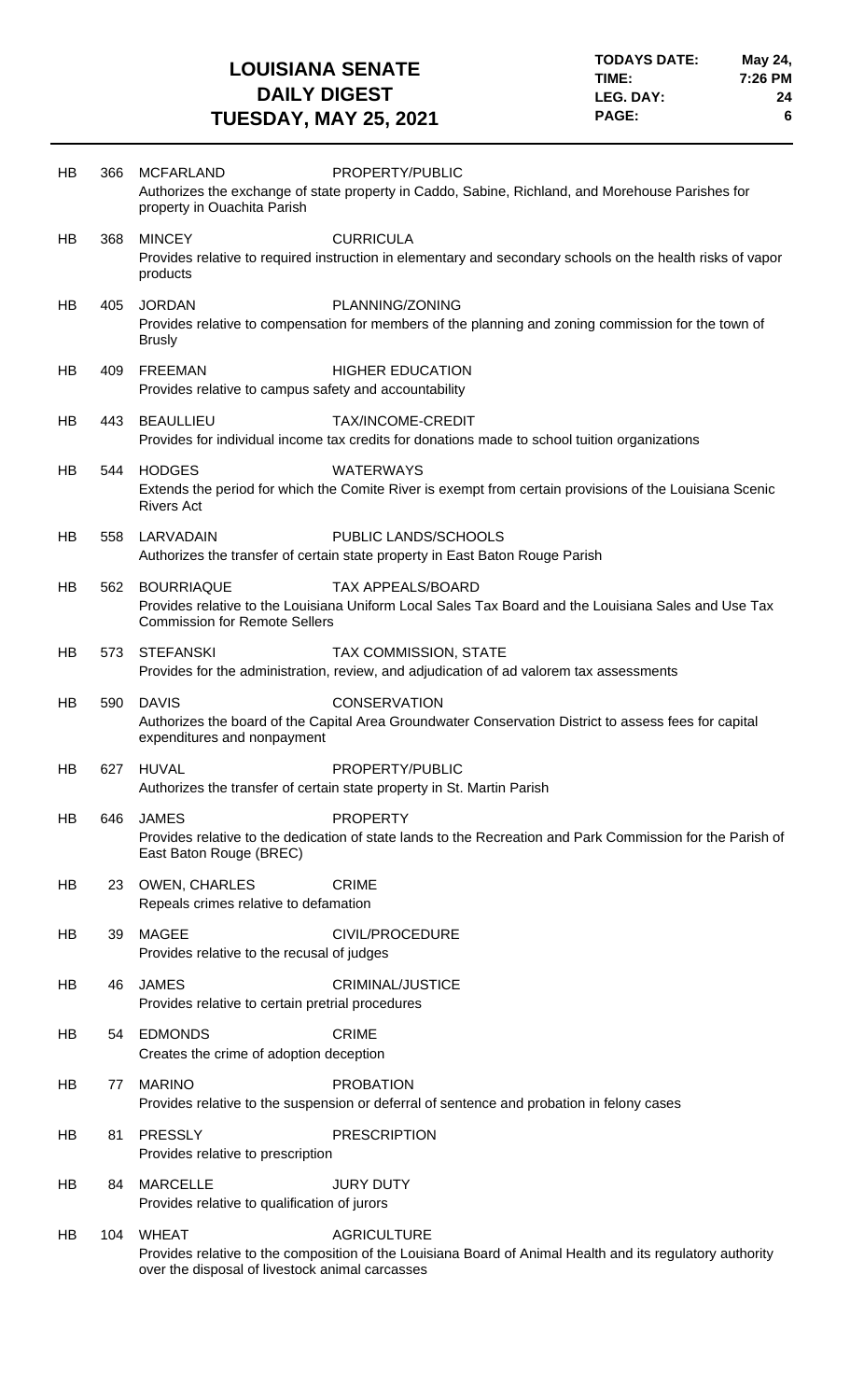| HB | 108 | LARVADAIN<br>Provides with respect to in forma pauperis proceedings       | CIVIL/PROCEDURE                                                                                                                         |
|----|-----|---------------------------------------------------------------------------|-----------------------------------------------------------------------------------------------------------------------------------------|
| HB | 129 | <b>BACALA</b><br>Provides relative to peace officers                      | <b>LAW ENFORCE/OFFICERS</b>                                                                                                             |
| HB | 140 | <b>MUSCARELLO</b>                                                         | CIVIL/PROCEDURE<br>Provides for the modernization of certain provisions of the Code of Civil Procedure                                  |
| HB | 145 | <b>BRYANT</b><br>Provides relative to parole                              | PARDON/PAROLE                                                                                                                           |
| HB | 152 | MILLER, G.                                                                | CIVIL/PROCEDURE<br>Provides for the continuous revision of the Code of Civil Procedure                                                  |
| HB | 164 | <b>CARTER, ROBBY</b><br>Provides relative to default judgments            | <b>JUDGMENTS</b>                                                                                                                        |
| HB | 177 | <b>WHEAT</b>                                                              | <b>ANIMALS</b><br>Provides relative to sterilization of animals sold or released for adoption from shelters                             |
| HB | 192 | <b>GAINES</b>                                                             | ALCOHOLIC BEVERAGES<br>Authorizes credit card payment to manufacturers and wholesale dealers of alcoholic beverages                     |
| HB | 219 | <b>ILLG</b>                                                               | <b>ALCOHOLIC BEVERAGES</b><br>Provides relative to delivery of ready-to-drink alcoholic beverages by restaurants                        |
| HB | 230 | <b>JOHNSON, TRAVIS</b><br><b>Promotion Board</b>                          | <b>AGRICULTURE</b><br>Provides relative to aquaculture development and the Louisiana Aquatic Chelonian Research and                     |
| HB | 232 | <b>MARINO</b>                                                             | CRIMINAL/SENTENCING<br>Provides relative to discharge and dismissals of prosecutions for misdemeanor convictions                        |
| HB | 234 | <b>CARPENTER</b>                                                          | <b>CRIMINAL/JUSTICE</b><br>Provides relative to the Louisiana Sexual Assault Oversight Commission                                       |
| HB | 239 | <b>RISER</b>                                                              | <b>FORESTRY</b><br>Provides relative to the harvesting of cypress trees on state property                                               |
| HB | 240 | <b>JENKINS</b>                                                            | <b>WEAPONS/HANDGUNS</b><br>Provides relative to the issuance of certain identification to qualified retired law enforcement officers    |
| HB | 248 | <b>JAMES</b><br>Decreases probation and parole fees for certain offenders | <b>CORRECTIONS</b>                                                                                                                      |
| HB | 251 | <b>JONES</b>                                                              | CRIMINAL/PROCEDURE<br>Provides relative to time limitations for instituting prosecution for crimes with victims with infirmities        |
| HB | 271 | <b>MARCELLE</b>                                                           | <b>CORRECTIONS</b><br>Provides for a Transitional Residential Pilot Program for female offenders                                        |
| HB | 303 | <b>LYONS</b>                                                              | <b>BAIL</b><br>Provides relative to constructive surrender and non-warrant surrender                                                    |
| HB | 325 | LARVADAIN                                                                 | CRIMINAL/PROCEDURE<br>Provides with respect to the procedure of arrest of persons with minor or dependent children                      |
| HB | 360 | <b>JOHNSON, TRAVIS</b>                                                    | FIRE PROTECT/FIRE MARSHAL<br>Provides relative to the registration of short-term rental dwellings with the office of state fire marshal |
| HB | 406 | BISHOP, S.                                                                | CRIMINAL/PROCEDURE<br>Provides relative to the presence of the defendant in misdemeanor prosecutions                                    |
| HB | 422 | <b>EMERSON</b>                                                            | PUBLIC SFTY/CORRECTIONS<br>Provides relative to the membership of the Reentry Advisory Council                                          |
| HB | 430 | <b>JAMES</b><br>Provides relative to the officer's bill of rights         | <b>LAW ENFORCE/OFFICERS</b>                                                                                                             |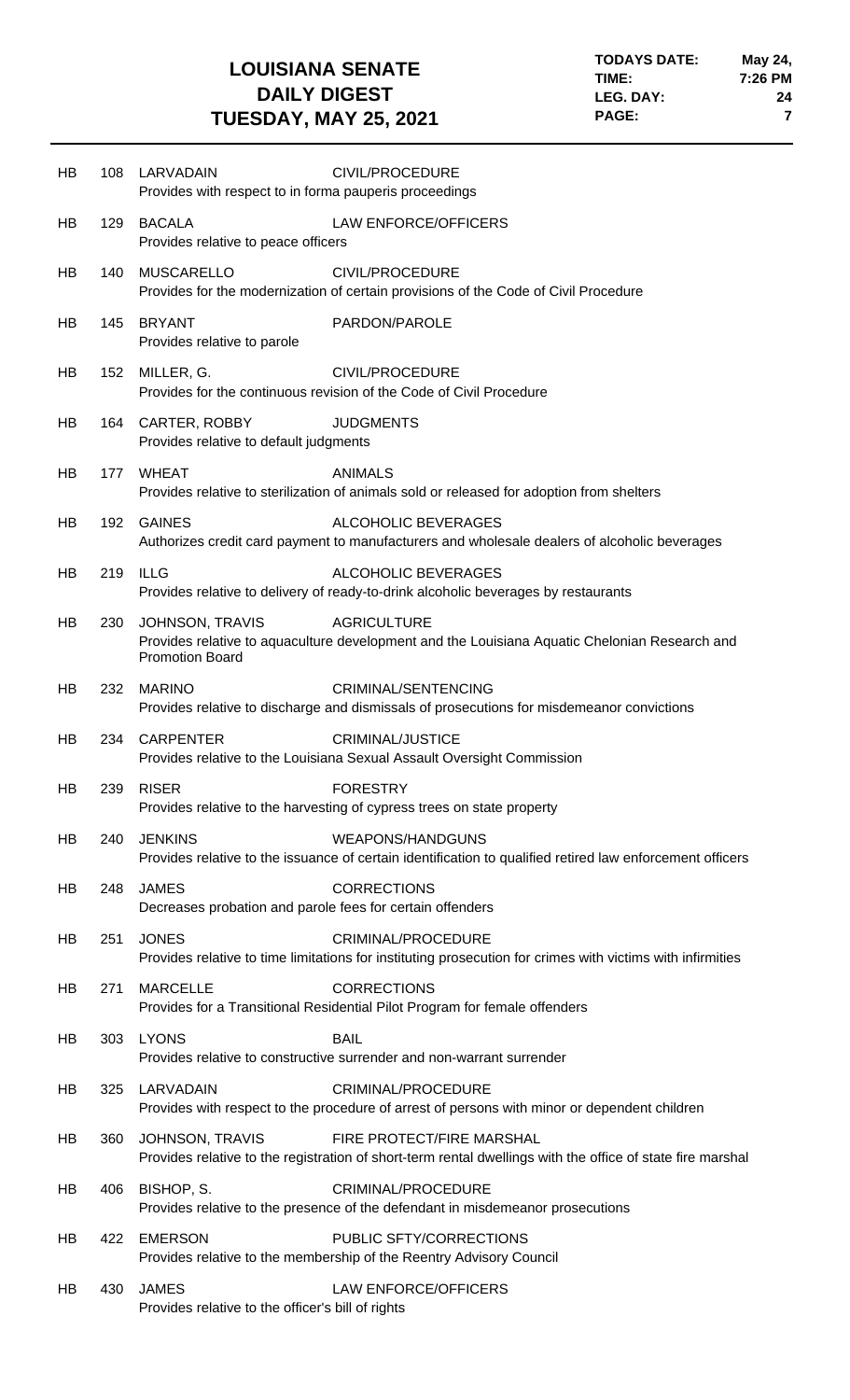| HB | 517 | <b>THOMAS</b>                                                             | LIABILITY/CIVIL<br>Provides for the limitation of civil liability for agents, contractors, and representatives of proprietors                                                                                                  |
|----|-----|---------------------------------------------------------------------------|--------------------------------------------------------------------------------------------------------------------------------------------------------------------------------------------------------------------------------|
| HB | 549 | <b>MCCORMICK</b>                                                          | ENVIRONMENT/HAZ MATERIAL<br>Modifies definitions relative to hazardous materials reporting under the Right-to-Know Law                                                                                                         |
| HB | 649 | <b>MCFARLAND</b>                                                          | <b>AGRICULTURE</b><br>Provides relative to the repurchase of certain mechanical equipment by a wholesaler                                                                                                                      |
| HB | 120 | <b>NEWELL</b><br>Provides that airport facility plans are confidential    | <b>PUBLIC RECORDS</b>                                                                                                                                                                                                          |
| HB | 128 | <b>ZERINGUE</b><br>assessment and deployment of such plans and procedures | <b>FISCAL CONTROLS</b><br>Provides relative to the powers and duties of the Cash Management Review Board with respect to<br>financial security and cybersecurity plans and procedures adopted by state agencies, including the |
| HB | 176 | <b>THOMPSON</b>                                                           | ETHICS/FINANCIAL DISCLOS<br>Provides relative to the assessment of late fees and penalties relative to certain reports and financial<br>disclosure statements required to be filed with the Board of Ethics                    |
| HB | 190 | <b>WILLARD</b>                                                            | <b>INSURANCE/HEALTH</b><br>Provides relative to maternity services of midwives and doulas                                                                                                                                      |
| HB | 244 | <b>TURNER</b>                                                             | <b>INSURANCE/HEALTH</b><br>Provides for the regulation of pharmacy services administrative organizations                                                                                                                       |
| HB | 286 | <b>JONES</b>                                                              | <b>VOTERS/VOTING</b><br>Extends the period for early voting prior to election day in presidential elections                                                                                                                    |
| HB | 306 | <b>MUSCARELLO</b><br>employed as a certified school bus operator          | ETHICS/NEPOTISM<br>Provides an exception to allow an immediate family member of a local school board member to be                                                                                                              |
| HB | 438 | <b>MIGUEZ</b>                                                             | <b>PUBLIC RECORDS</b>                                                                                                                                                                                                          |
|    |     |                                                                           | Authorizes a custodian to require a requestor of a public record to provide sufficient proof of identity                                                                                                                       |
| HB | 457 | <b>FIRMENT</b><br>Provides for claims adjusters                           | <b>INSURANCE CLAIMS-ADJUSTR</b>                                                                                                                                                                                                |
| HB | 491 | <b>GADBERRY</b><br>circumstances                                          | ETHICS/CODE<br>Provides an exception to allow certain public servants and related persons and legal entities to enter into<br>certain transactions with the public servant's agency regarding specified property under certain |
| HB | 591 | <b>FIRMENT</b><br>Provides for certain claims settlement practices        | <b>INSURANCE CLAIMS</b>                                                                                                                                                                                                        |
|    |     | <b>House Bills 3rd Reading and Final Passage Subject to Call</b>          |                                                                                                                                                                                                                                |
| HB | 64  | <b>ECHOLS</b><br>governmental connections                                 | <b>ADVERTISING</b><br>Provides relative to misleading solicitations by nongovernmental entities which imply certain                                                                                                            |
| HB | 167 | JOHNSON, MIKE                                                             | <b>VOTING/REGISTRATION</b><br>Provides for removal of deceased persons from voter registration rolls                                                                                                                           |
| HB | 221 | <b>PIERRE</b>                                                             | <b>MTR VEHICLE/COMMERCIAL</b><br>Provides relative to certain commercial driver's license applicants                                                                                                                           |
| HB | 224 | <b>BRYANT</b><br>90                                                       | <b>HIGHWAYS</b><br>Redesignates a portion of certain Louisiana highways and the Ramos Bridge on United States Highway                                                                                                          |
| HB | 295 | <b>SEABAUGH</b><br>Provides relative to immovable property in successions | PROPERTY/IMMOVABLE                                                                                                                                                                                                             |